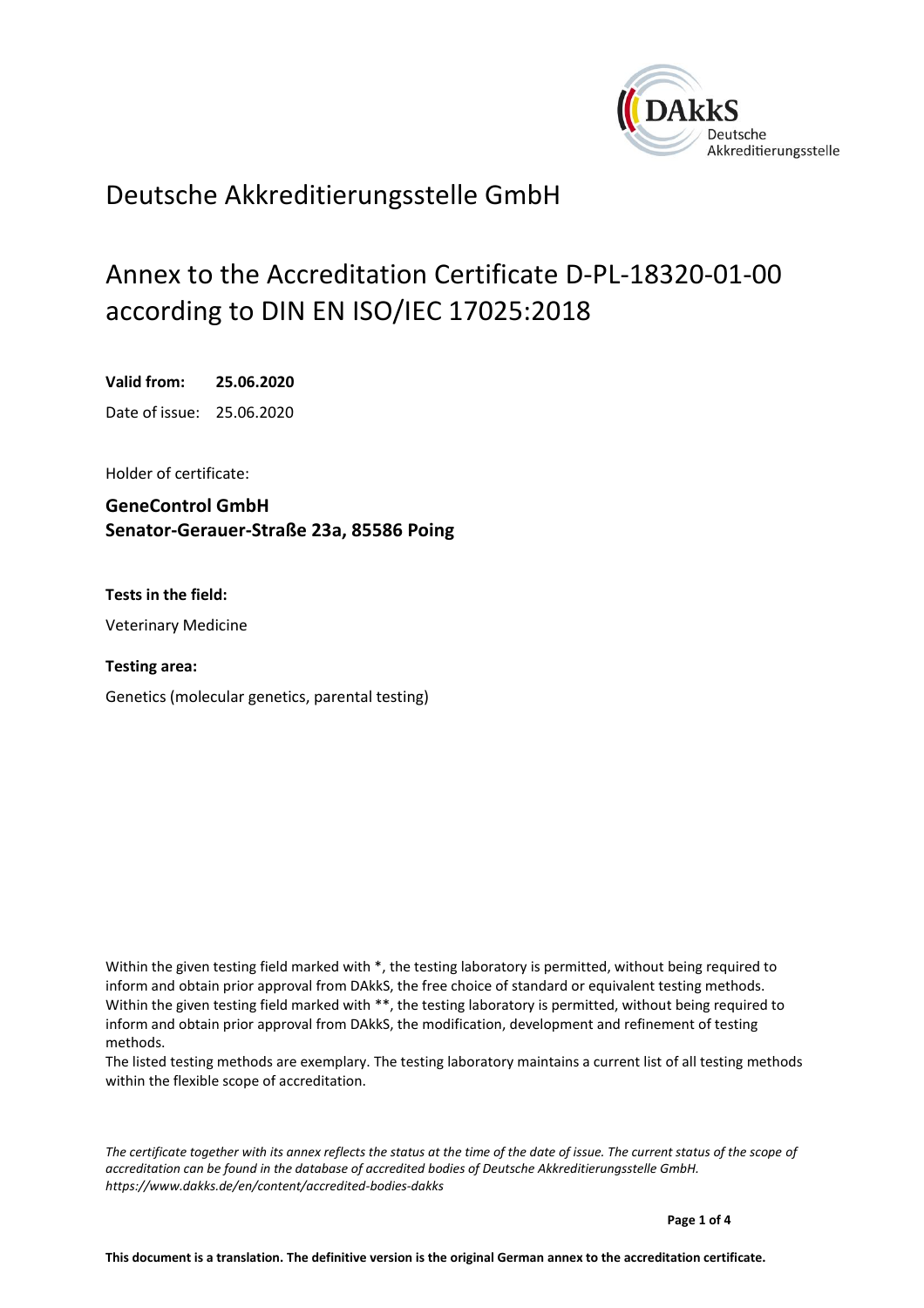

#### **Annex to the accreditation certificate [D-PL-18320-01-00](#page-0-0)**

## **Testing area: genetics**

## **Type of Test: Amplification Method \*\***

#### **Polymerase Chain Reaction (PCR)**

| Analyte (measure)                                                                                 | <b>Test material (matrix)</b>                                                                  | <b>Testing method</b>                                         |
|---------------------------------------------------------------------------------------------------|------------------------------------------------------------------------------------------------|---------------------------------------------------------------|
| Genotype horse for parentage<br>and and identity testing                                          | genomic DNA from blood, sperm,<br>tissue and hair root samples from<br>the horse               | PCR - Fragment Analysis (STR)                                 |
| Genotype cattle for parentage<br>and identity testing                                             | genomic DNA from blood, sperm,<br>tissue and hair root samples from<br>cattle                  | PCR - Fragment Analysis (STR)                                 |
| Genotype pig for parentage<br>and identity testing                                                | genomic DNA from blood, sperm,<br>tissue and hair root samples from<br>pig                     | PCR - Fragment Analysis (STR)                                 |
| Genotype sheep for parentage<br>and identity testing                                              | genomic DNA from blood, sperm,<br>tissue and hair root samples from<br>sheep                   | PCR - Fragment Analysis (STR)                                 |
| Genotype goat for parentage<br>and identity testing                                               | genomic DNA from blood, sperm,<br>tissue and hair root samples from<br>goat                    | PCR - Fragment Analysis (STR)                                 |
| Genotype dog for parentage<br>and identity testing                                                | genomic DNA from blood, tissue,<br>swab and hair root samples from the<br>dog                  | PCR - Fragment Analysis (STR)                                 |
| Genotype cattle for marker-<br>assisted selection                                                 | genomic DNA from blood, sperm,<br>tissue and hair root samples from<br>cattle                  | PCR - Fragment Analysis (STR)                                 |
| Gene variants at the DNA-PKcs<br>locus of the horse<br>(SCID genetic testing)                     | genomic DNA from blood, sperm,<br>tissue and hair root samples from<br>the horse               | Allele specific PCR with subsequent<br>fluorescence detection |
| Detection of tobiano<br>associated chromosome<br>inversion on ECA3 of the horse<br>(tobiano test) | genomic DNA from blood, hair root<br>and sperm samples from the horse                          | Allele specific PCR with subsequent<br>fluorescence detection |
| Gene variants at the ASIP<br>locus of the horse (agouti test)                                     | genomic DNA from blood, sperm,<br>tissue and hair root samples from<br>the horse               | PCR - Fragment Analysis                                       |
| Gene variants at the SW1 und<br>SW3 locus of the horse<br>(Splashed White)                        | genomic DNA from blood, sperm,<br>tissue and hair root samples from<br>the horse               | PCR - Fragment Analysis                                       |
| Gene variants at the RPE65<br>locus of the dog<br>(CSNB genetic testing)                          | genomic DNA from blood, tissue,<br>swab and hair root samples from<br>dogs of the breed Briard | PCR - Fragment Analysis                                       |
| Gene variants at the MOCS1<br>locus of cattle (arachnomelia)                                      | genomic DNA from blood, tissue,<br>sperm and hair root samples from<br>cattle                  | <b>PCR - Fragment Analysis</b>                                |
| Gene variants at the STX17<br>locus of the horse<br>(grey colour)                                 | genomic DNA from blood, sperm,<br>tissue and hair root samples from<br>the horse               | PCR - Fragment Analysis                                       |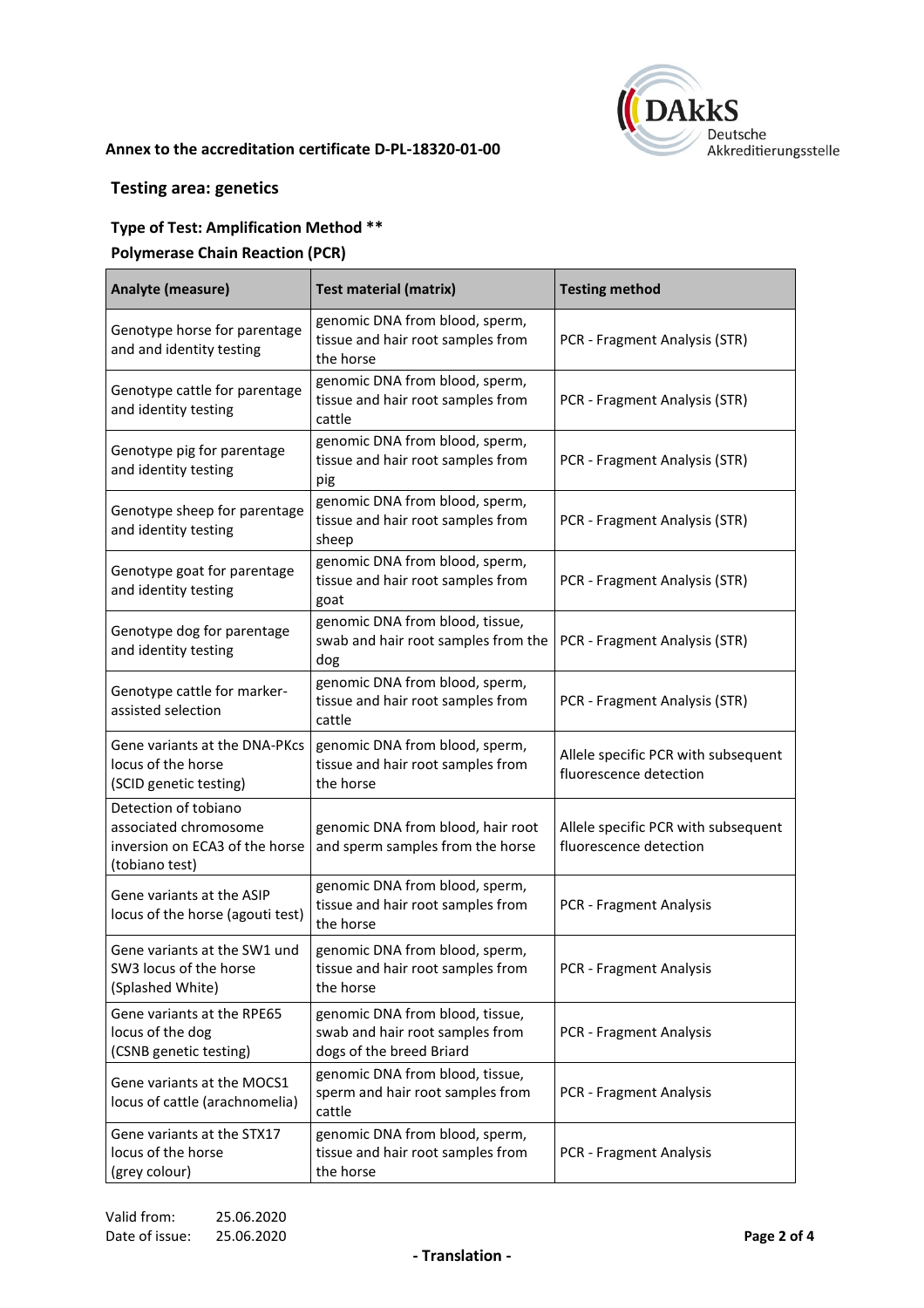

#### **Annex to the accreditation certificate [D-PL-18320-01-00](#page-0-0)**

| Analyte (measure)                                                                    | <b>Test material (matrix)</b>                                                       | <b>Testing method</b>                                         |
|--------------------------------------------------------------------------------------|-------------------------------------------------------------------------------------|---------------------------------------------------------------|
| Gene variants at the POLLED<br>locus of cattle                                       | genomic DNA from blood, sperm,<br>tissue and hair root samples from<br>cattle       | PCR - Fragment Analysis                                       |
| Detection of X and Y<br>chromosome of cattle for<br>gender determination             | genomic DNA from blood, tissue and<br>hair root samples from cattle                 | PCR - Fragment Analysis                                       |
| Detection of Y chromosome of<br>cattle for determination of<br>freemartin status     | genomic DNA from blood from<br>female cattle of multiple mixed<br>gender gestations | PCR - Fragment Analysis                                       |
| Gene variants at the LAMA3<br>locus of the horse<br>(JEB genetic testing)            | genomic DNA from blood, hair root,<br>tissue and sperm samples from the<br>horse    | PCR - Fragment Analysis                                       |
| Gene variants at the TOE1<br>locus of the horse<br>(cerebellar abiotrophy)           | genomic DNA from blood, sperm,<br>tissue and hair root samples from<br>the horse    | Allele specific PCR with subsequent<br>fluorescence detection |
| Gene variants at the MATP<br>locus of the horse<br>(cream dilution)                  | genomic DNA from blood, sperm,<br>tissue and hair root samples from<br>the horse    | Allele specific PCR with subsequent<br>fluorescence detection |
| Gene variants at the<br>ryanodine receptor locus of<br>the pig (MHS genetic testing) | genomic DNA from blood and tissue<br>samples from pig                               | Allele specific PCR with subsequent<br>fluorescence detection |
| Gene variants at the MYO5A<br>locus of the horse<br>(LFS genetic testing)            | genomic DNA from blood, sperm,<br>tissue and hair root samples from<br>the horse    | Allele specific PCR with subsequent<br>fluorescence detection |
| Gene variants at the PPIB<br>locus of the horse<br>(HERDA genetic testing)           | genomic DNA from blood, sperm,<br>and hair root samples from the<br>horse           | Allele specific PCR with subsequent<br>fluorescence detection |
| Gene variants at the EDNRB<br>locus of the horse<br>(LWO genetic testing)            | genomic DNA from blood, sperm,<br>tissue and hair root samples from<br>the horse    | Allele specific PCR with subsequent<br>fluorescence detection |
| Gene variants at the COL7A1<br>locus of cattle<br>(DEB genetic testing)              | genomic DNA from blood, sperm,<br>tissue and hair root samples from<br>cattle       | Allele specific PCR with subsequent<br>fluorescence detection |
| Gene variants at the BTA4<br>position 49878773 of cattle<br>(Weaver genetic testing) | genomic DNA from blood, sperm,<br>tissue and hair root samples from<br>cattle       | Allele specific PCR with subsequent<br>fluorescence detection |
| Gene variants at the SUOX<br>locus of cattle<br>(BVA genetic testing)                | genomic DNA from blood, sperm,<br>tissue and hair root samples from<br>the horse    | Allele specific PCR with subsequent<br>fluorescence detection |
| <b>Restriction Fragment Length Polymorphisms (RFLP)</b>                              |                                                                                     |                                                               |
| Gene variants at the MSHR<br>locus of cattle (red factor test)                       | genomic DNA from blood, sperm,<br>tissue and hair root samples from                 | <b>PCR-RFLP</b>                                               |

cattle